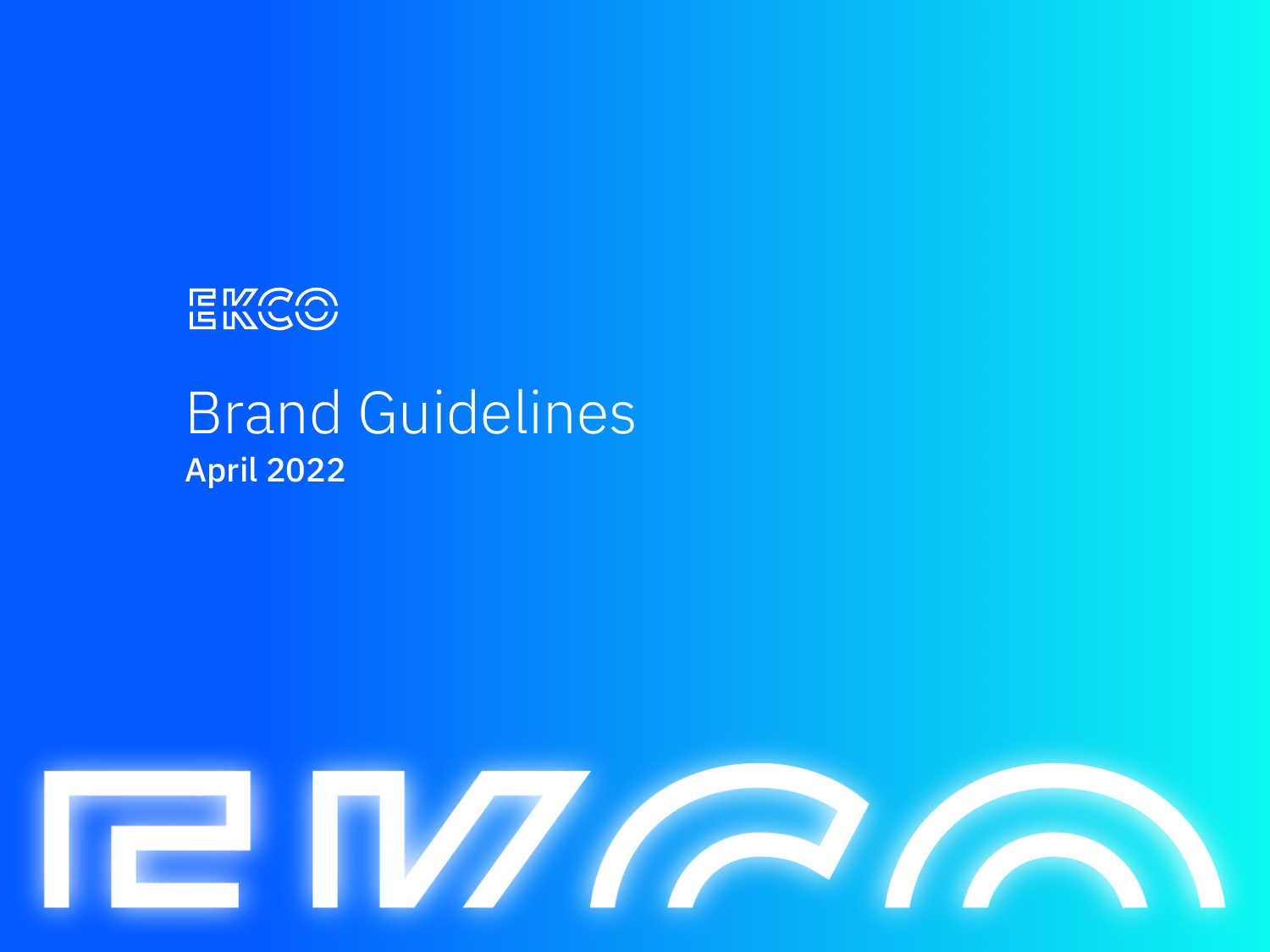#### **Introduction**

**3** At Ekco, we manage specialist cloud solutions that help businesses grow.

Across data, apps and security, we're the cloud people that help our customers push boundaries, that transform their IT for good.

These guidelines give you an overview of our brand, our personality and our values. You can fnd guidance on logos, colours, fonts, tone of voice and more. A downloadable logo package can be found on page 31.

It's important that our brand is used consistently to represent us and what we stand for properly. If you need some help with branding or wording, get in touch with the marketing team at marketing@ek.co – someone will be happy to help you.

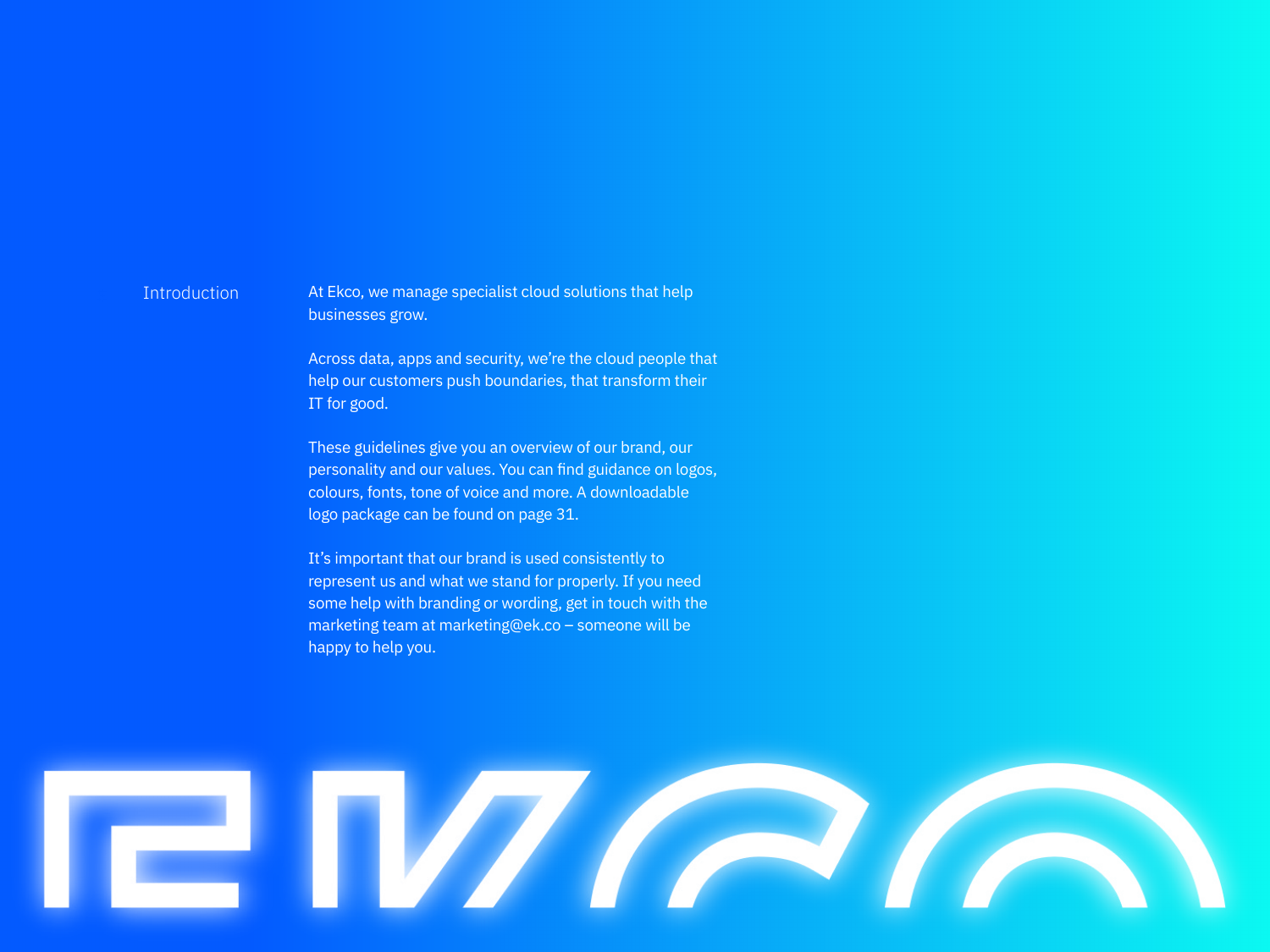The brand Our value proposition

> This is our promise to customers. Whatever they are trying to achieve, we're the people that can make it happen. This idea runs through everything we do.

# The brand<br>
Our value proposition<br>
This is our promise to customers.<br>
Whatever they are trying to<br>
achieve, we're the people that<br>
can make it happen. This idea<br>
runs through everything we do.<br>
<br> **DOWEF YOUF POSS** The people who power your possible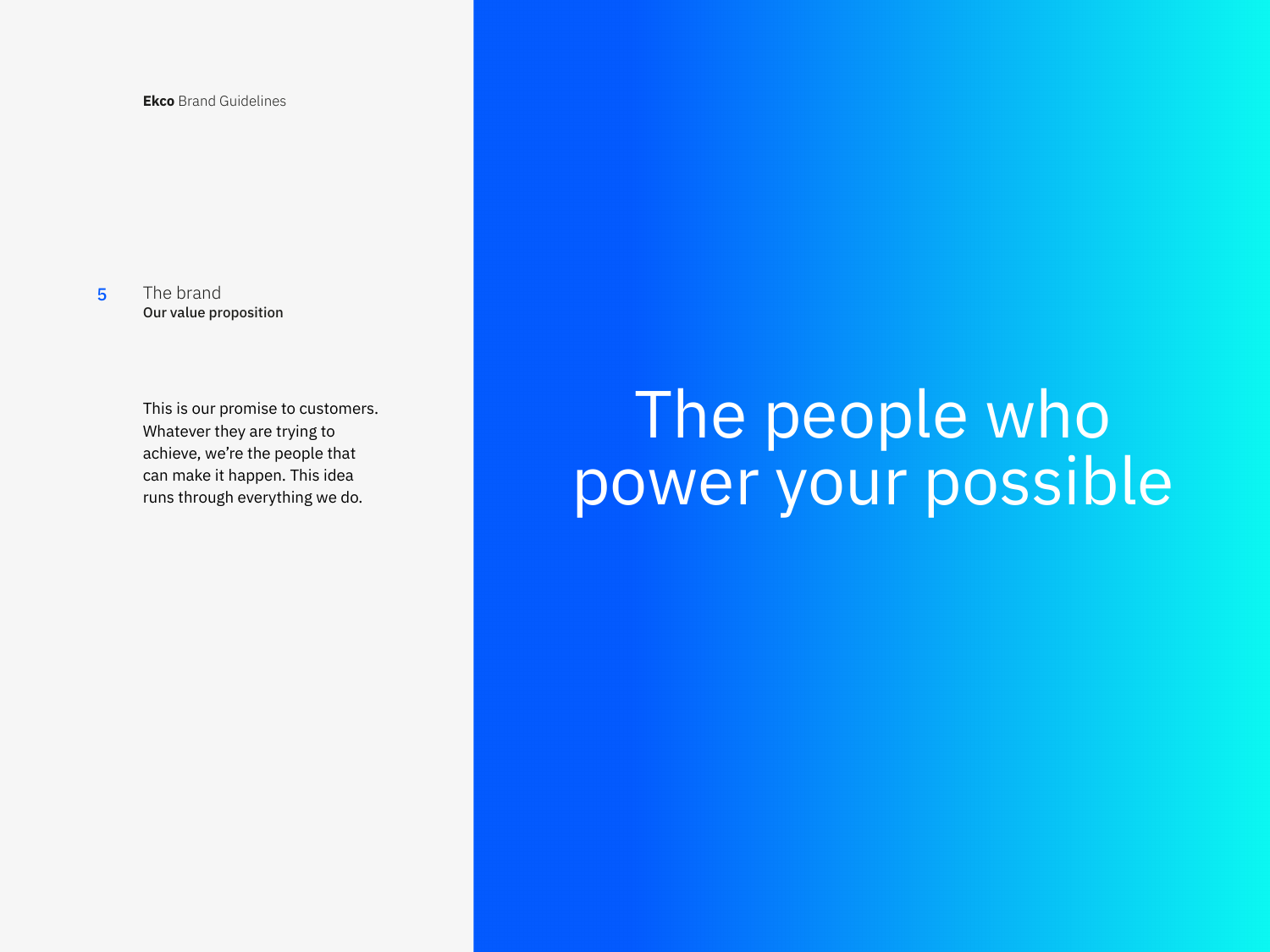#### 9 The logo About

Representing the concept of migration and duplication, the processes involved in uploading business systems to the cloud. This gives meaning to our brand name and our logotype visually conveys this process.

The inline stroke further emphasises the idea of reflection as well as representing what is contained within the cloud.

The Ekco logo has been created for use in print and on-screen. The characters have been carefully crafted to ensure balance, legibility and clear reproduction. Therefore, these characters may not be redrawn or rearranged in any way as to do so would affect the aesthetic of the mark.

The logotype appears as both a cleanline vector which can also be represented with a neon affect, creating a dynamic and future focused aesthetic.

### **EMAA** UUWW

EMGO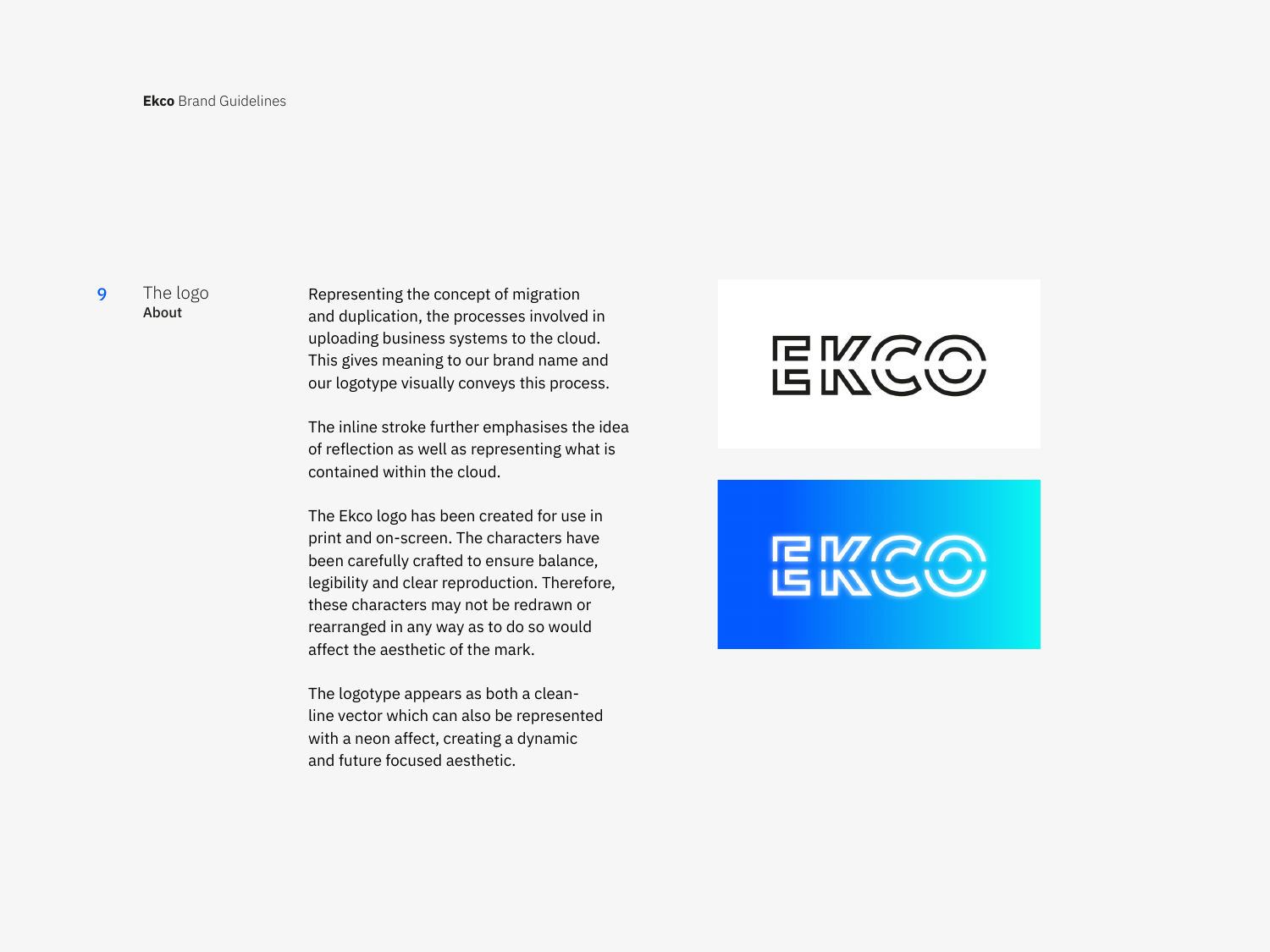#### 10 The logo Clearspace

To protect the clarity and visual integrity of the logotype, it requires adequate space on all sides. This clearspace (x) is determined by the height of the logotype as shown. Please ensure that no elements sit within this clearspace.



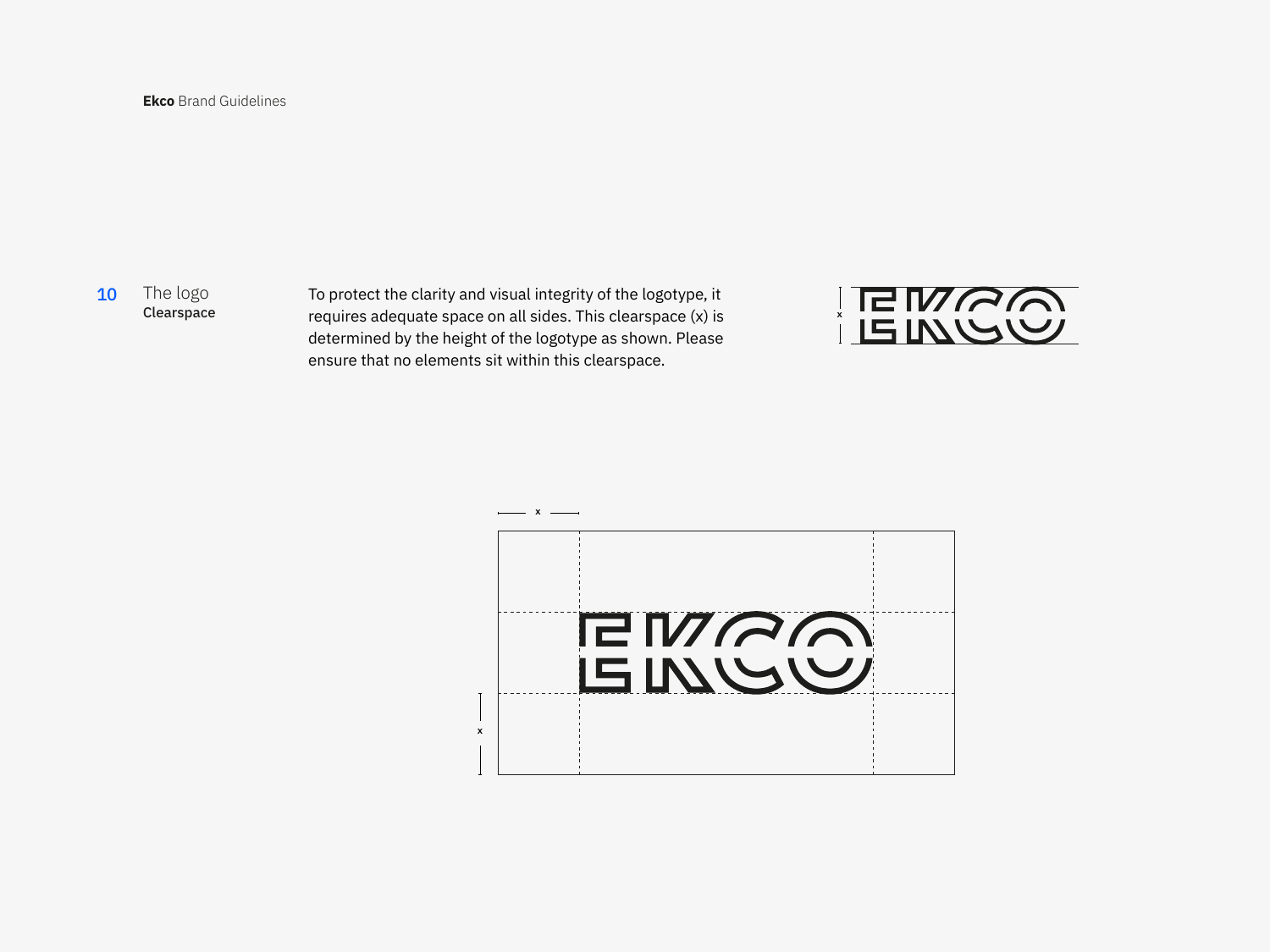#### 11 The logo Minimum sizes

For legibility reasons, the logo should not be printed or displayed on screen below the recommended height.

Print 10mm Screen 30px

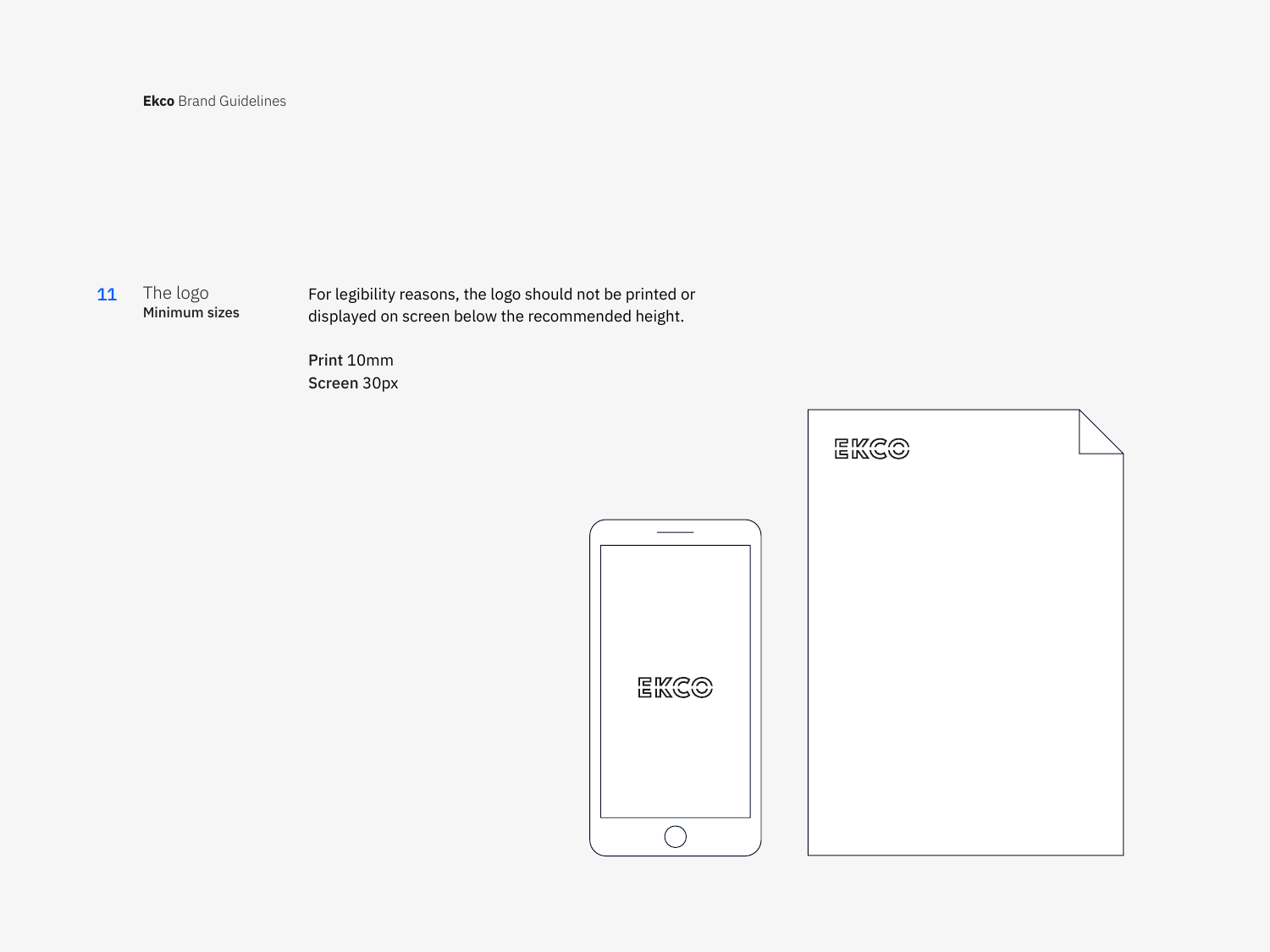#### 12 The logo Logo graphic

In addition to the logo, a secondary logo graphic which splits the logo along the in-line stroke, is available for fixing to the bottom of key assets. This graphic reenforces the central concept of back-up to the cloud.



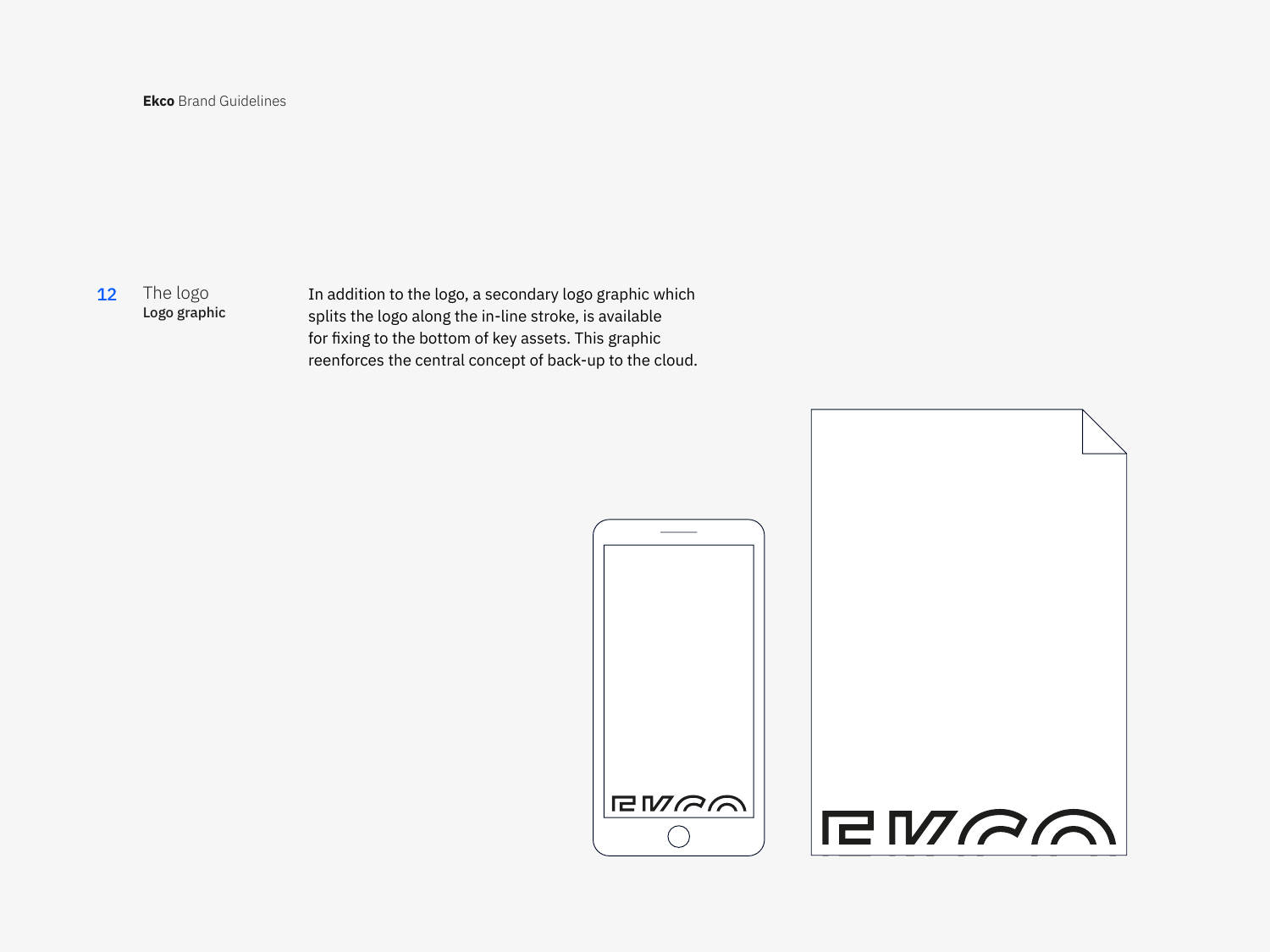#### 13 The logo Incorrect use

It is important that the logo is used correctly and consistently across all applications. The logo should not be altered in any way that will weaken its legibility or render it unrecognisable and should only ever be reproduced from the master artwork supplied.

#### Examples of bad practice

- 1 Do not alter the logo or its characters in any way.
- 2 Do not reproduce or display the logo in any colours other than the colours specifed in the guidelines.
- 3 Do not stretch or distort the logo.
- 4 Do not reconstruct or improvise the logo.

E*ur*a<br>Ent<del>o</del> **X**

1

2

3

4

**GWGQ X**

**GMAW**<br>RMAW **X**

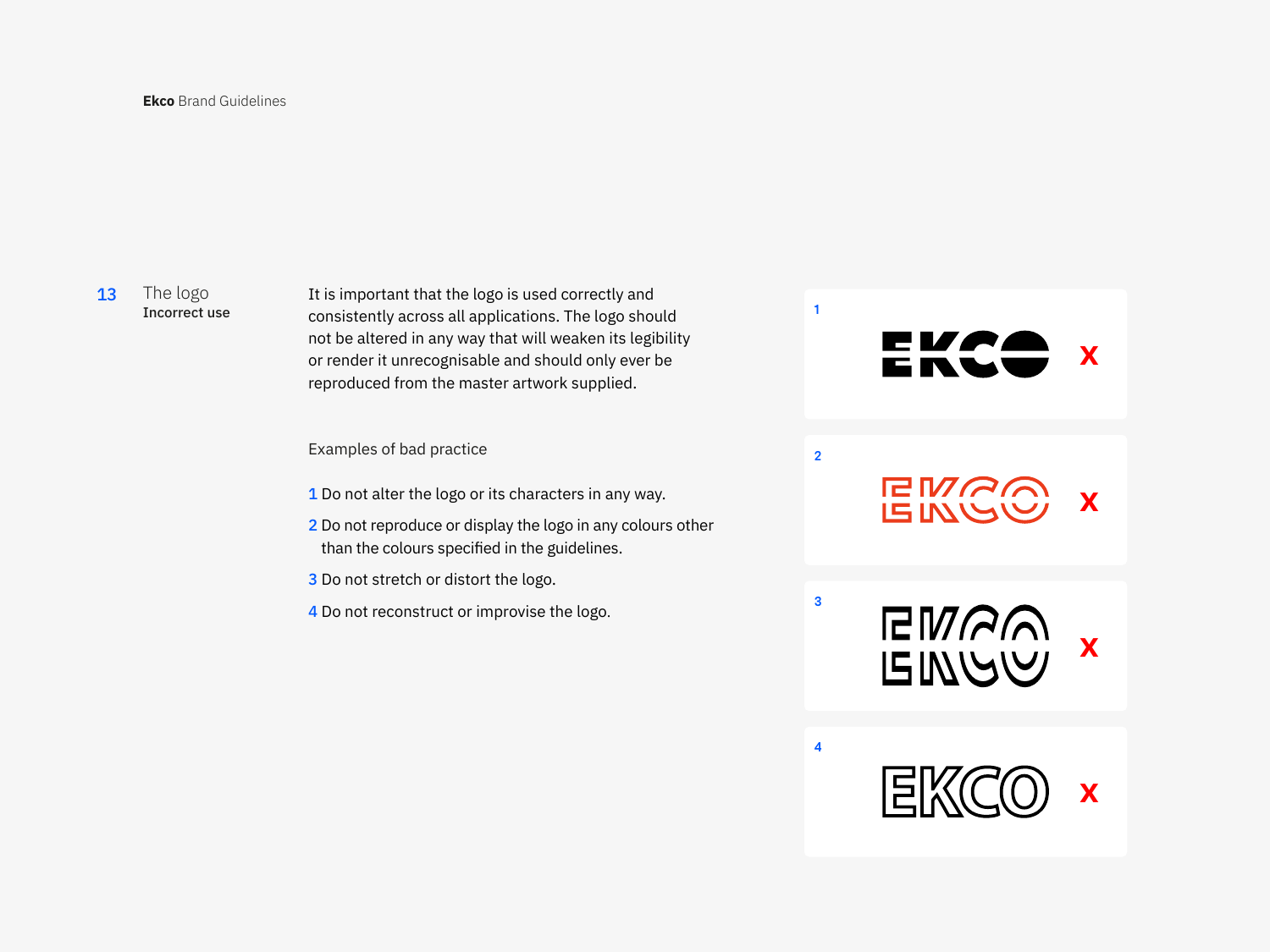#### 14 The logo Co-branding

When using the Ekco logo in conjunction with other marks, ensure that it has the same visual weighting and adheres to the clearspace. The logo should never be rendered smaller than any other mark placed in the same field of vision.

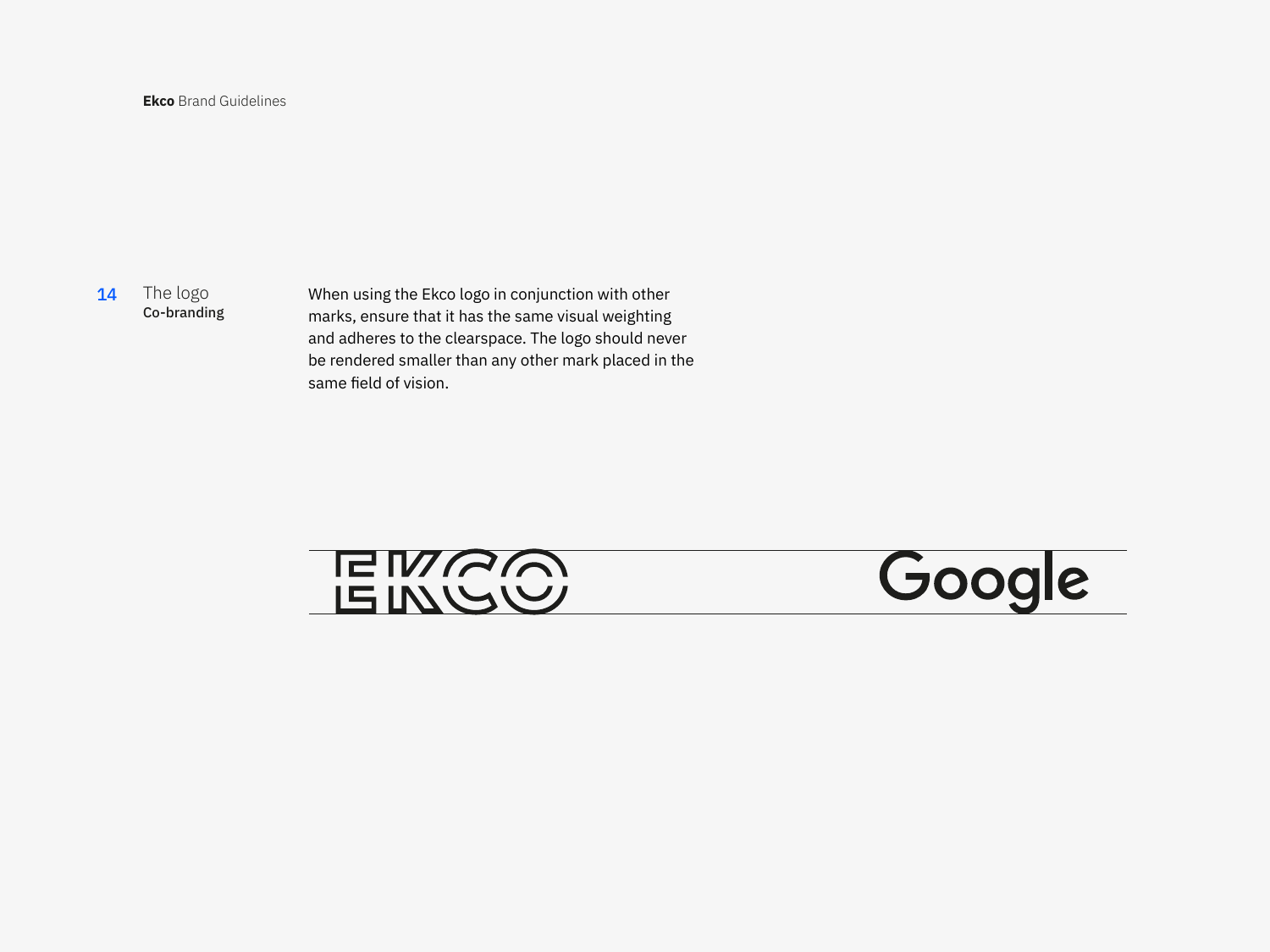#### 15 The colours Gradients

The Ekco identity is made up of different colours, both gradients and solids to give punch & impact to its communications while also allowing it to behave in a digital world. While all the gradients are interchangeable, blue is the dominant brand colour when one colour or gradient is needed.

The gradient slider should be set at a position of 50% running from left to right in most cases but can be adjusted if needed.

| #035AFF                     | #0BF9F2                     |
|-----------------------------|-----------------------------|
| $C = 90$ M = 65 Y = 0 K = 0 | $C = 60$ M = 0 Y = 20 K = 0 |
| 2738U                       | 304U                        |
| 2728C                       | 304C                        |
| #FC3246                     | #FFC82C                     |
| $C=0$ M=90 Y=60 K=0         | $C=0$ M=25 Y=85 K=0         |
| 032U                        | <b>121U</b>                 |
| 032C                        | 123C                        |
| #035AFF                     | #FF94DB                     |
| $C = 90$ M = 65 Y = 0 K = 0 | $C=0$ M = 55 Y = 0 K = 0    |
| 2738U                       | 224U                        |
| 2728C                       | 223C                        |
| #FF94DB                     | #FC3246                     |
| $C = 0$ M = 55 Y = 0 K = 0  | $C=0$ M=90 Y=60 K=0         |
| 224U                        | 032U                        |
| 223C                        | 032C                        |